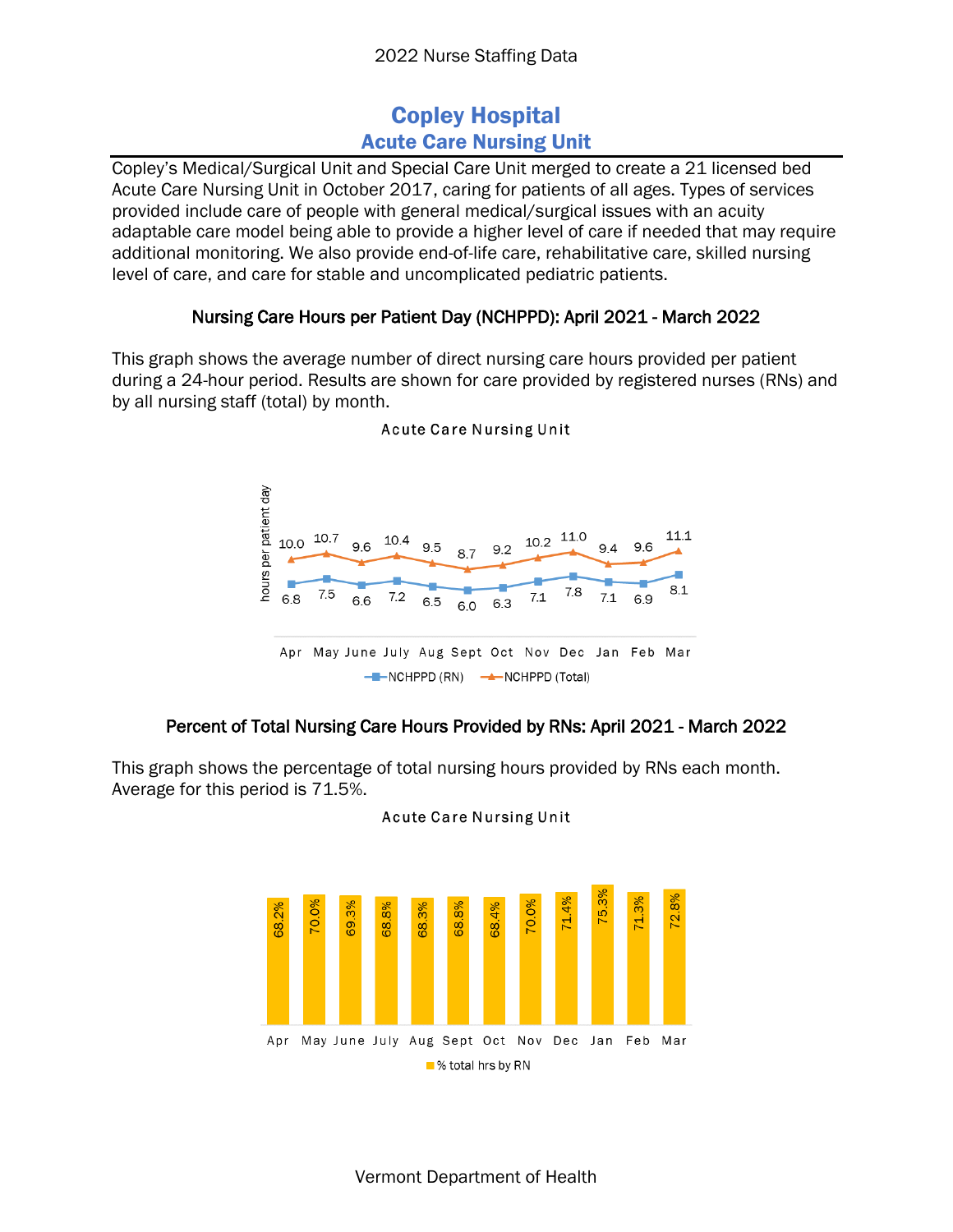## Yearly Average of RN and Total Nursing Care Hours per Patient Day, Percent of Total Nursing Care Hours Provided by RNs, 2017 – 2022

The graph below shows trend over time on the average RN and total nursing care hours per patient days, and average percentage of nursing care that was provided by RN.

ACNU 2017-2022



\*\*\* Data collection started 10/2017.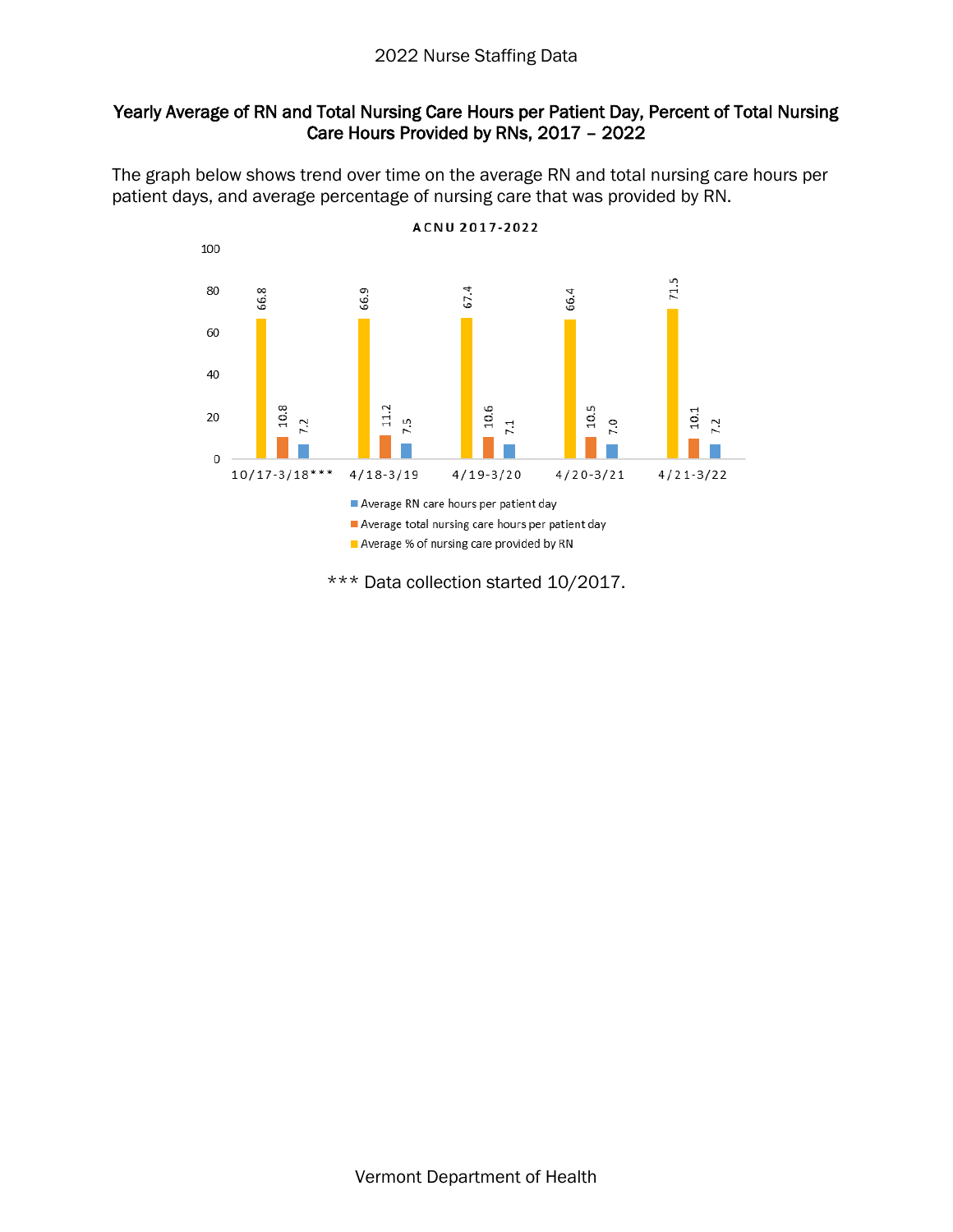## Copley Hospital Birthing Center Unit

The Birthing Center Unit has 4 licensed beds for labor, delivery, recovery, and postpartum care. Providing care to low risk patients as well as lactation support and car seat fittings. The Birthing Center, when feasible, also supports Med-Surg overflow patients.

#### Nursing Care Hours per Patient Day (NCHPPD): April 2021 - March 2022

This graph shows the average number of direct nursing care hours provided per patient during a 24-hour period. Results are shown for care provided by registered nurses (RNs) and by all nursing staff (total) by month.



## Percent of Total Nursing Care Hours Provided by RNs: April 2021 - March 2022

This graph shows the percentage of total nursing hours provided by RNs each month. Yearly average for this period is 92.7%.